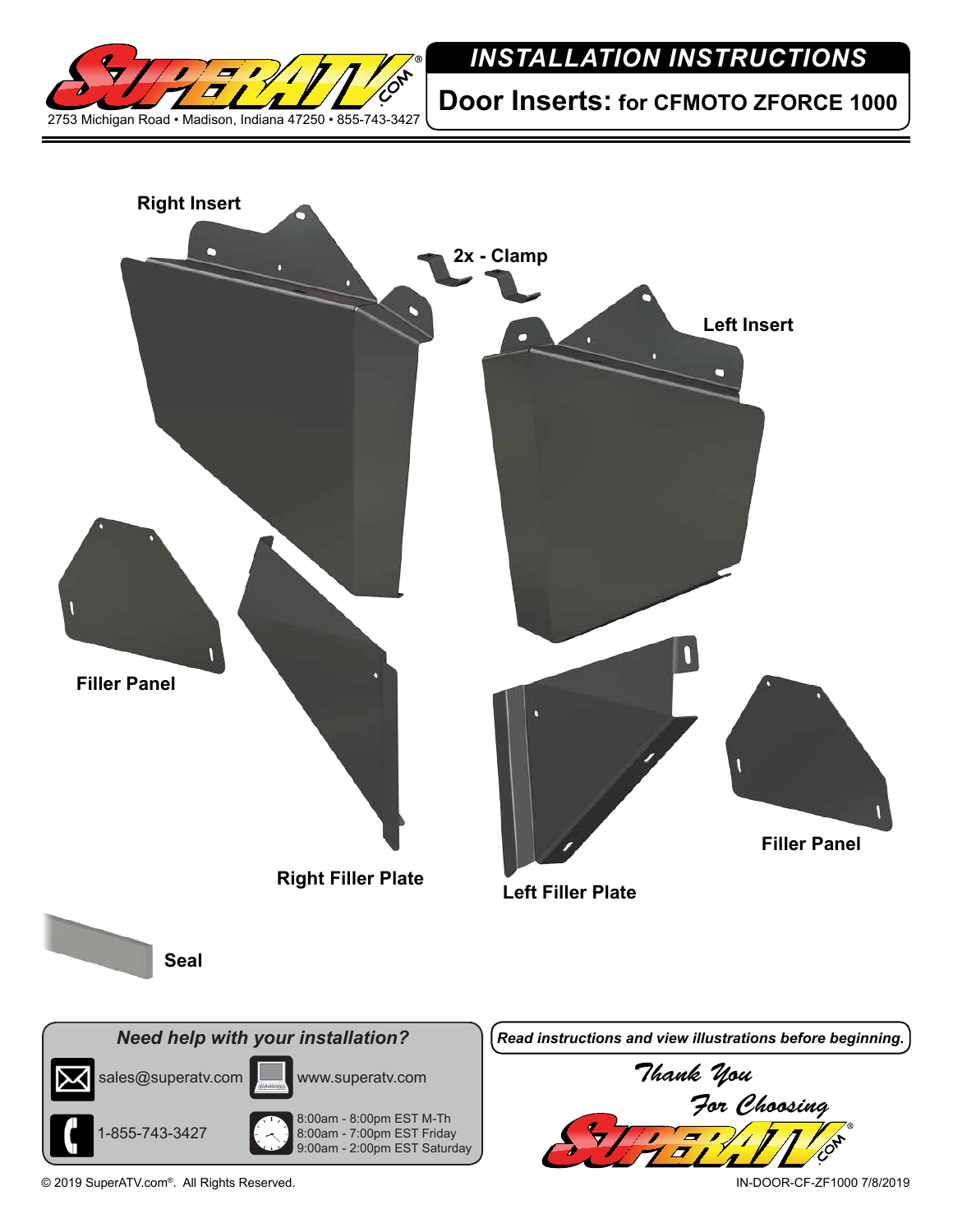

- Install and trim Seals to Right Filler Plate in locations shown.

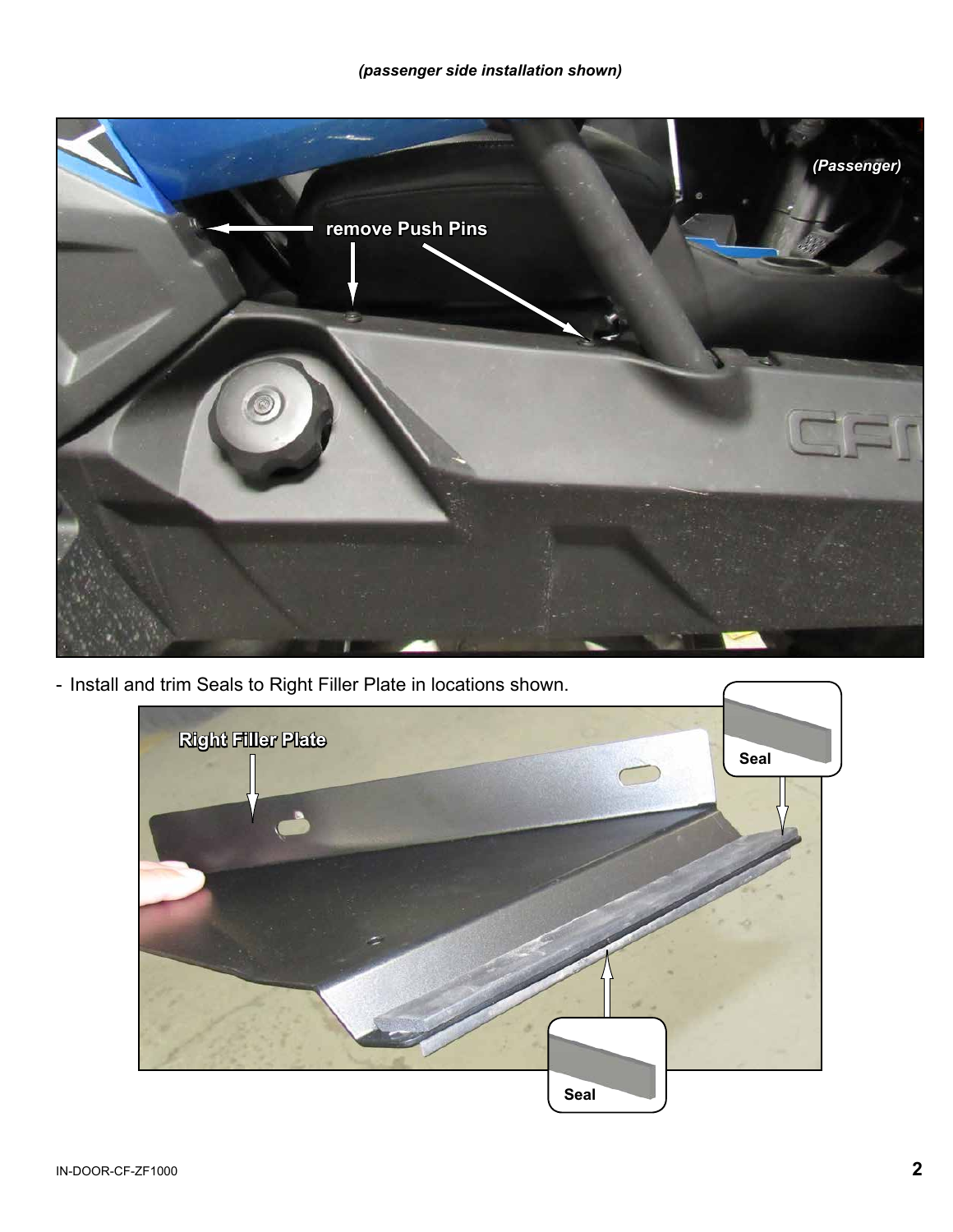

- Install Right Filler Plate and Clamp with hardware shown.

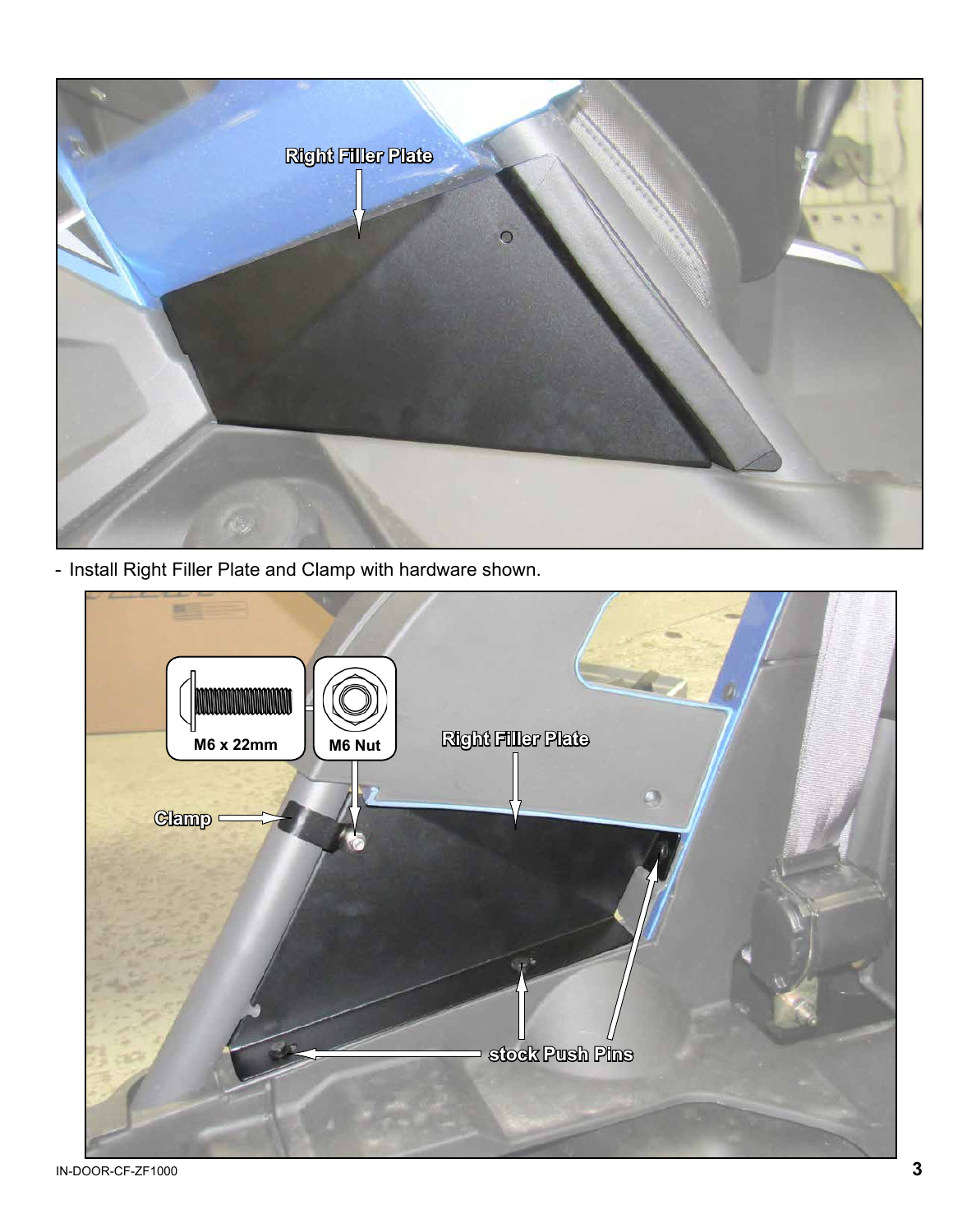- Remove hardware shown.



- Install Filler Panel with hardware shown.

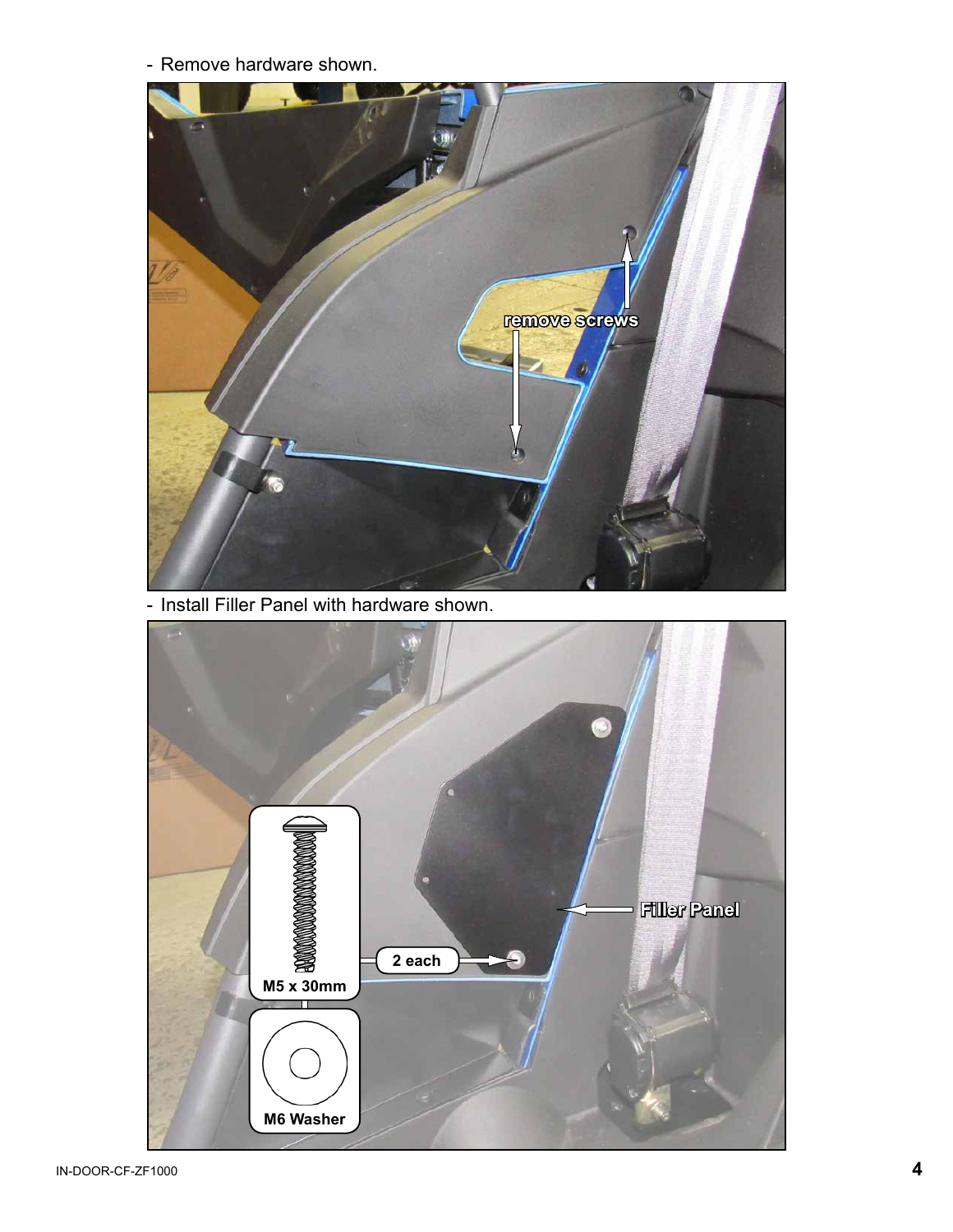

- Install hardware shown to stock Panel.

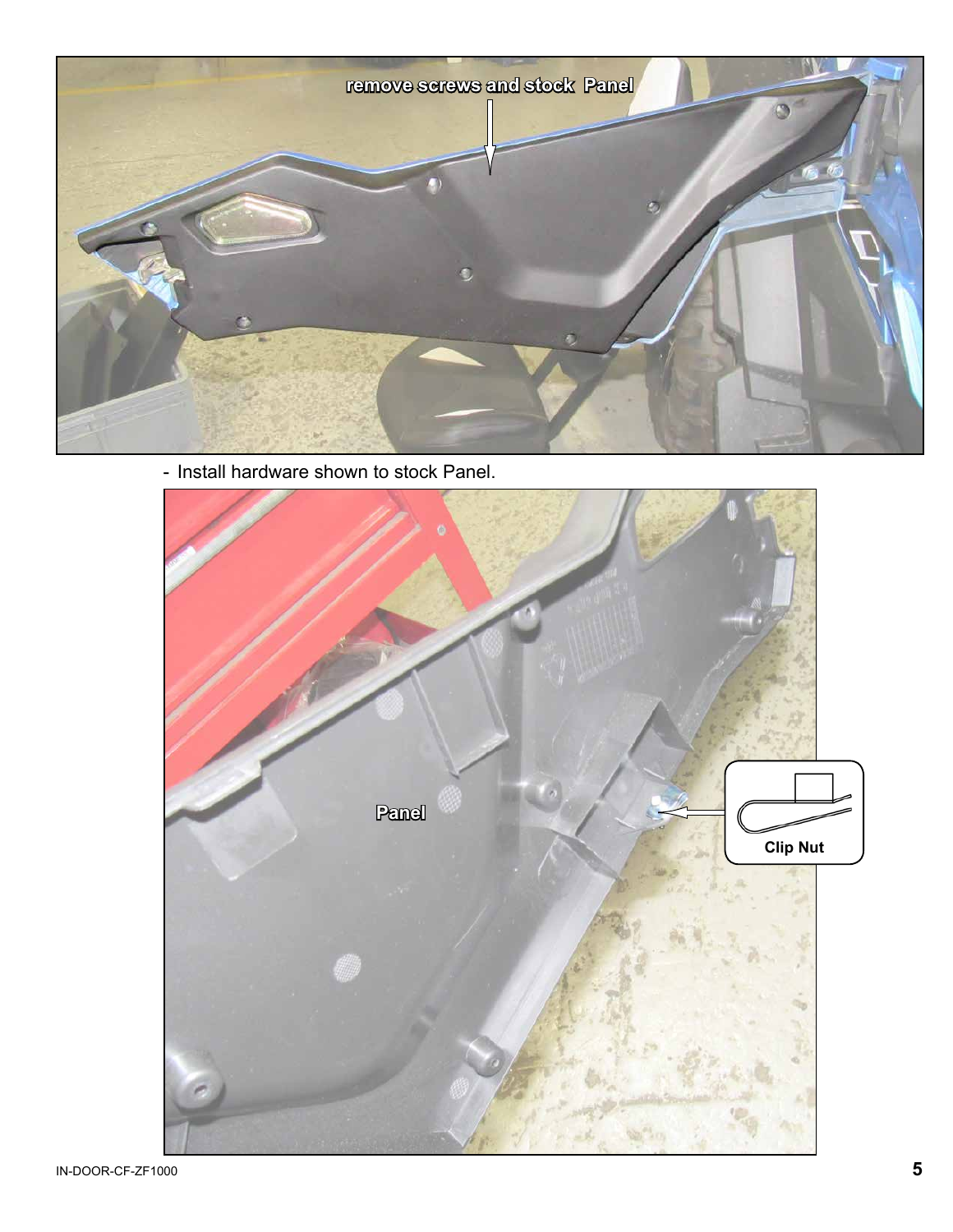## *do not tighten hardware completely*

- Install Right Insert with hardware shown; *secure in order shown.*